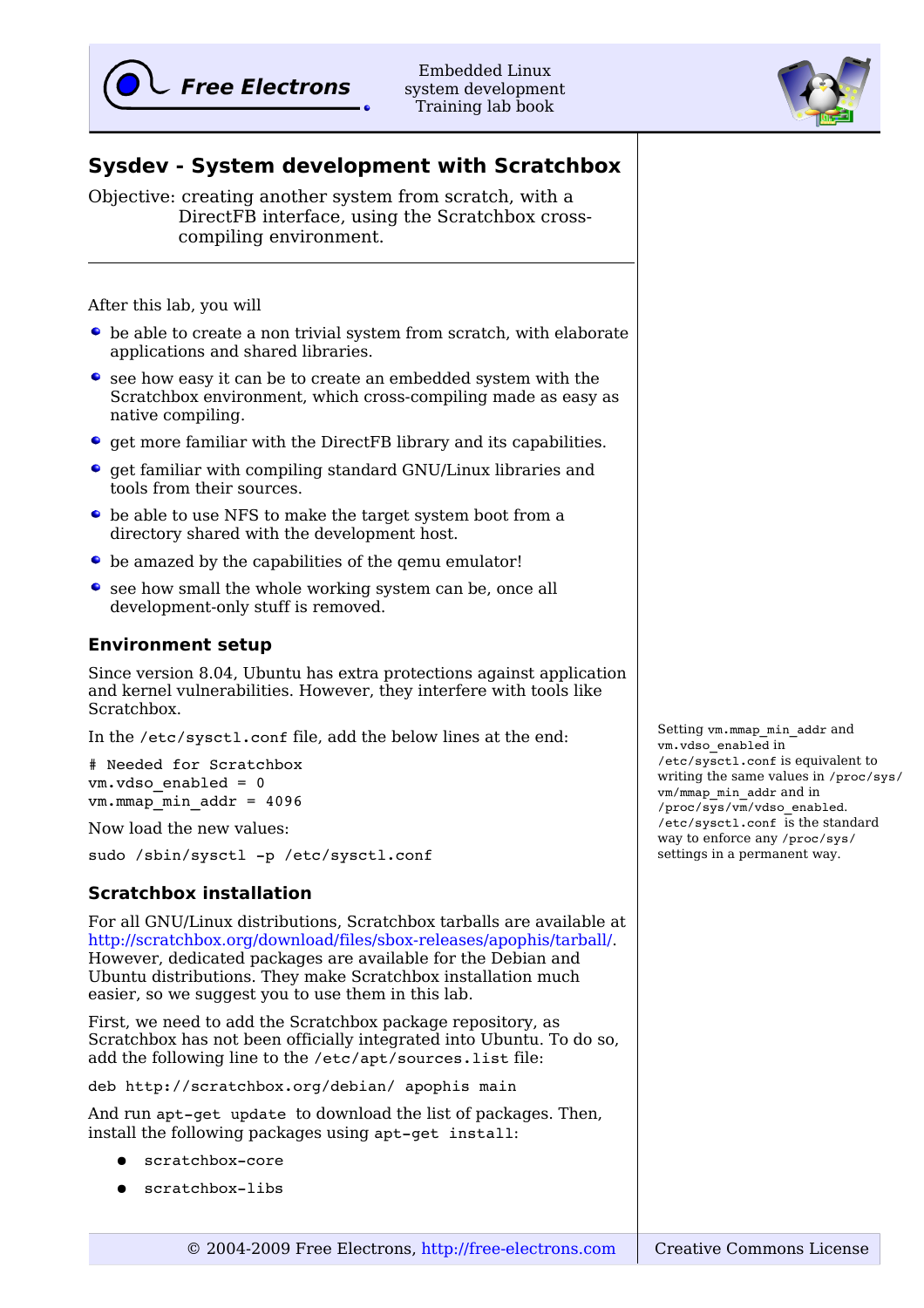

Embedded Linux System development Training lab book

- scratchbox-devkit-cputransp
- scratchbox-toolchain-arm-qcc3.4-uclibc0.9.28

Now add an user:

sudo /scratchbox/sbin/sbox adduser <your username>

Again, accept the default settings.

You may have re-login to your machine, so that you get sbox group privileges needed for running Scratchbox. Under your regular account, you can check that this is done by issuing the groups command. The sbox group should be listed.

## **Scratchbox target creation**

Enter the Scratchbox chroot environment:

/scratchbox/login

Now configure Scratchbox:

sb-menu

First set up a new target:

- Target name: armdemo
- Compiler: arm-gcc3.4-uclibc0.9.28
- Devkits: cputransp
- CPU-transparency method: qemu-arm-0.8.2-sb2
- Do you wish to install a rootstrap on the target: no
- Do you wish to install files to the target: yes Accept the default settings.
- Do you wish to select the target: yes

Your shell is then restarted with a fake home directory corresponding to the target you selected.

You can now only see the development environment and target files:

- On your real root file system, your fake home directory is actually stored in /scratchbox/users/<user>/home/<user>.
- $\bullet$ Target files are stored in /scratchbox/users/<user>/targets/armdemo.

You can also notice that you just see the development tools provided by Scratchbox:

```
which vi
/scratchbox/tools/bin/vi
```
Plenty of other tools you are familiar with are not available (other editors, browsers, rsync...). You can still use them, but from outside the Scratchbox chroot.

# **Cross-compiling test**

First, let's check that our cross-compiling environment works fine.

```
tar zxf /scratchbox/packages/hello-world.tar.gz
cd hello-world/
```
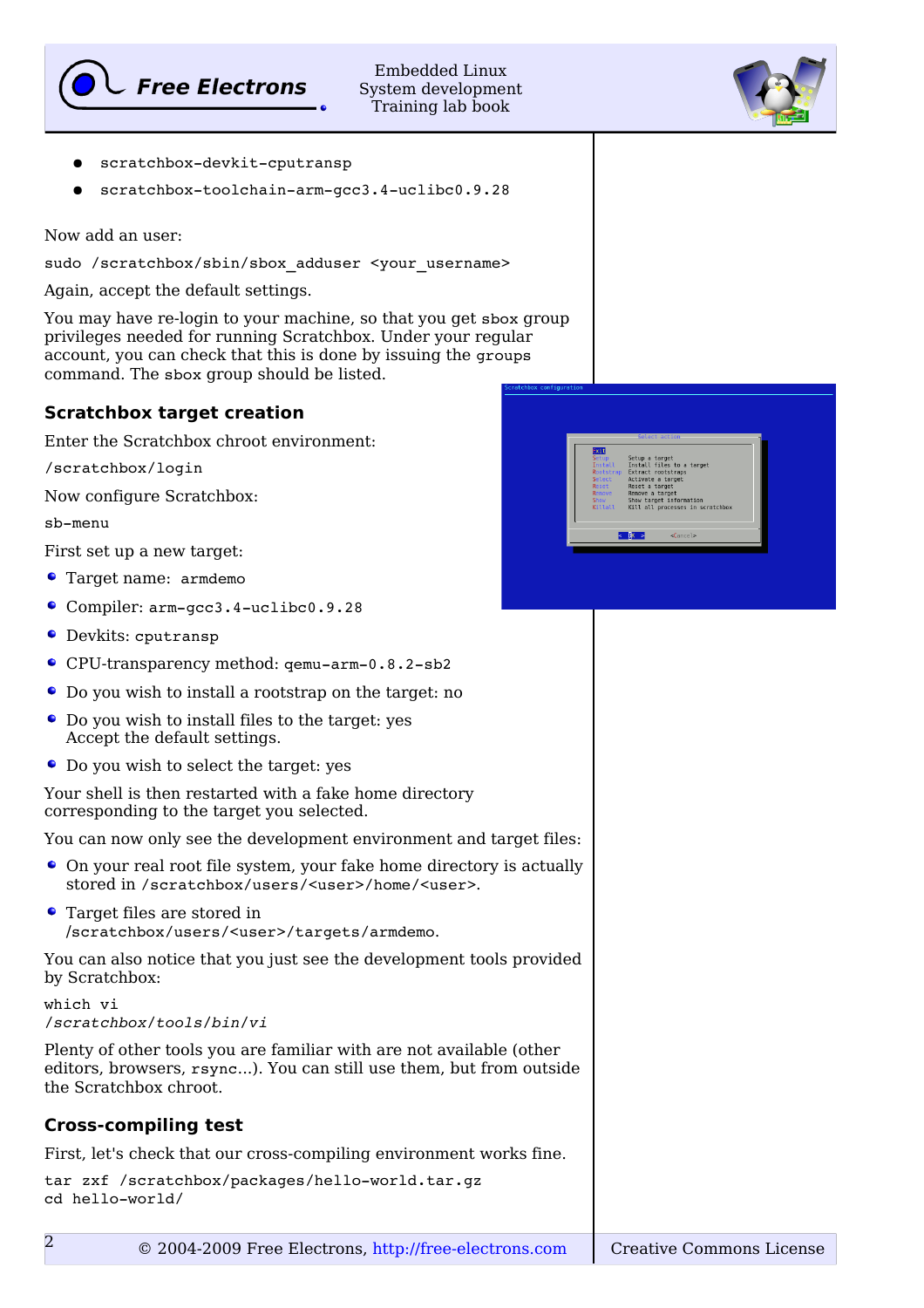

Embedded Linux system development Training lab book

./autogen.sh make

file hello *hello: ELF 32bit LSB executable, ARM, version 1 (ARM), dynamically linked (uses shared libs), not stripped*

./hello *Hello World!*

You can see that we could compile this simple program as if we were natively compiling. The configuration scripts didn't even notice. Not only cross-compiling is transparent, but executing programs for the target platform is transparent too, thanks to using qemu behind the scenes.

## **Compiling required libraries**

We are going to compile programs based on the DirectFB graphical library. As written it is documentation, prerequisites are the zlib, libpng, libjpeg and freetype libraries.

Download and compile zlib 1.2.3 [\(http://www.zlib.net/\)](http://www.zlib.net/): ./configure make make install

Download and compile libpng 1.2.20 or later [\(http://www.libpng.org\)](http://www.libpng.org/): ./configure make

make install

Download and compile libjpeg 6b [\(http://www.ijg.org/\)](http://www.ijg.org/): ./configure make make install-lib

Download and compile freetype 2.3.5 [\(http://freetype.org\)](http://freetype.org/): ./configure make make install

When no --prefix argument is given to the configure scripts, all compiled resources are installed in /usr/local. Check what was installed in your target directory.

# **Compiling the DirectFB library**

Download DirectFB 1.0.1 from [http://directfb.org.](http://directfb.org/)

Once you extracted the sources, comment out line 1570 in systems/fbdev/fbdev.c:

//if (dfb fbdev compatible format( var, 0, 5, 6, 5, 0, 11, 5, 0 ))

```
       return DSPF_RGB16;
```
Configure and compile DirectFB as follows:

```
./configure --disable-x11 --with-gfxdrivers=none \
          --with-inputdrivers=keyboard,linuxinput,ps2mouse
make
make install
```


Downloading with wget is much easier than from a browser: you don't have to select the right directory to save files to.

This is a work-around for an apparent bug in qemu arm LCD emulation or in the corresponding kernel driver (see [http://mail.directfb.org/pipermail/direc](http://mail.directfb.org/pipermail/directfb-dev/2006-October/002364.html) [tfb-dev/2006-October/002364.html\)](http://mail.directfb.org/pipermail/directfb-dev/2006-October/002364.html)

Of course, we cannot use any graphics hardware acceleration drivers here. With qemu, everything is eventually implemented in software (unless qemu managed to use capabilities of the host graphics card).

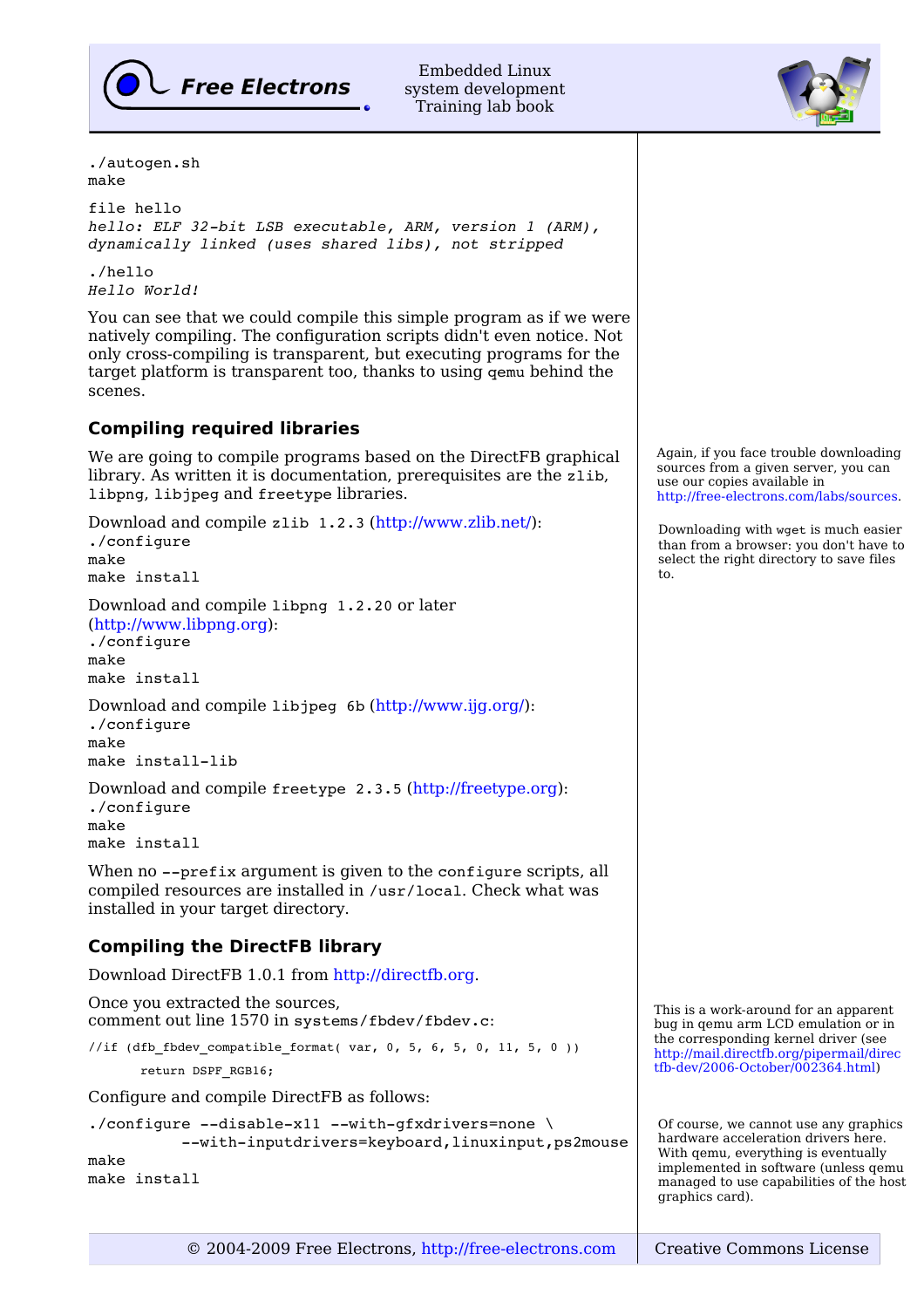

Embedded Linux System development Training lab book



| DirectFB and its programs use pkg-config to locate their resources.<br>So, you need to set the PKG CONFIG PATH environment variable to<br>signal where the DirectFB library and its headers were installed: |                                                                                                                 |
|-------------------------------------------------------------------------------------------------------------------------------------------------------------------------------------------------------------|-----------------------------------------------------------------------------------------------------------------|
| export PKG CONFIG PATH=/usr/local/lib/pkgconfig                                                                                                                                                             |                                                                                                                 |
| If you didn't do it, DirectFB programs would think that the DirectFB<br>library is not installed.                                                                                                           |                                                                                                                 |
| <b>Compiling the DirectFB examples</b>                                                                                                                                                                      |                                                                                                                 |
| Download DirectFB-examples 1.0.0 (and not version 1.0.1) from<br>http://directfb.org.                                                                                                                       |                                                                                                                 |
| Configure and compile the programs:                                                                                                                                                                         |                                                                                                                 |
| ./configure<br>make<br>make install                                                                                                                                                                         |                                                                                                                 |
| <b>Compiling BusyBox</b>                                                                                                                                                                                    |                                                                                                                 |
| Still inside the chroot, have a look at /bin, /usr/bin/, /sbin You<br>can see that these directories are mostly empty!                                                                                      |                                                                                                                 |
| To fill the target filesystem with standard Unix utilities, compile<br>BusyBox 1.7.2 with the configuration file available in /home/ <user>/<br/>felabs/sysdev/scratchbox/data/.</user>                     | It's nice not to have to configure cross-<br>compiling, isn't it?                                               |
| Install it in the target directory by configuring the location<br>for the make install command.                                                                                                             |                                                                                                                 |
| <b>Completing the root filesystem</b>                                                                                                                                                                       |                                                                                                                 |
|                                                                                                                                                                                                             |                                                                                                                 |
| As in the previous lab, you need to add the device files which the<br>applications are going to need: /dev/console, /dev/tty5,<br>/dev/null.                                                                |                                                                                                                 |
| Also add the device files needed by DirectFB: /dev/fb0<br>(framebuffer), /dev/tty0, /dev/tty1, /dev/tty2, /dev/tty3, /dev/<br>input/mice (all the mice in the system, merged in a single one).              | How did we know which ones to<br>create? Actually, just by waiting for<br>error messages from the applications! |
| Create the /proc/ and /sys/ directories.                                                                                                                                                                    |                                                                                                                 |
| As in the previous lab, also add a /etc/inittab file and the<br>corresponding /etc/init.d/rcs, doing the following things:                                                                                  |                                                                                                                 |
| • Mounting / proc and / sys.                                                                                                                                                                                |                                                                                                                 |
| • Setting the PATH and LD LIBRARY PATH environment variables:<br>export PATH=/usr/local/bin:/bin:/usr/bin:/sbin:/usr/sbin<br>export LD LIBRARY PATH=/usr/local/lib:/lib:/usr/lib                            |                                                                                                                 |
| • Starting a new interactive shell.                                                                                                                                                                         |                                                                                                                 |
| Also create the /usr/local/lib/directfb-1.0-0/qfxdrivers<br>directory. Otherwise, DirectFB programs will keep complaining that<br>this directory doesn't exist.                                             |                                                                                                                 |
| <b>Booting the virtual board</b>                                                                                                                                                                            |                                                                                                                 |
| At last! Your efforts will be rewarded.                                                                                                                                                                     |                                                                                                                 |
| Open a new user terminal and go to /home/ <user>/felabs/sysdev/<br/>scratchbox/.</user>                                                                                                                     |                                                                                                                 |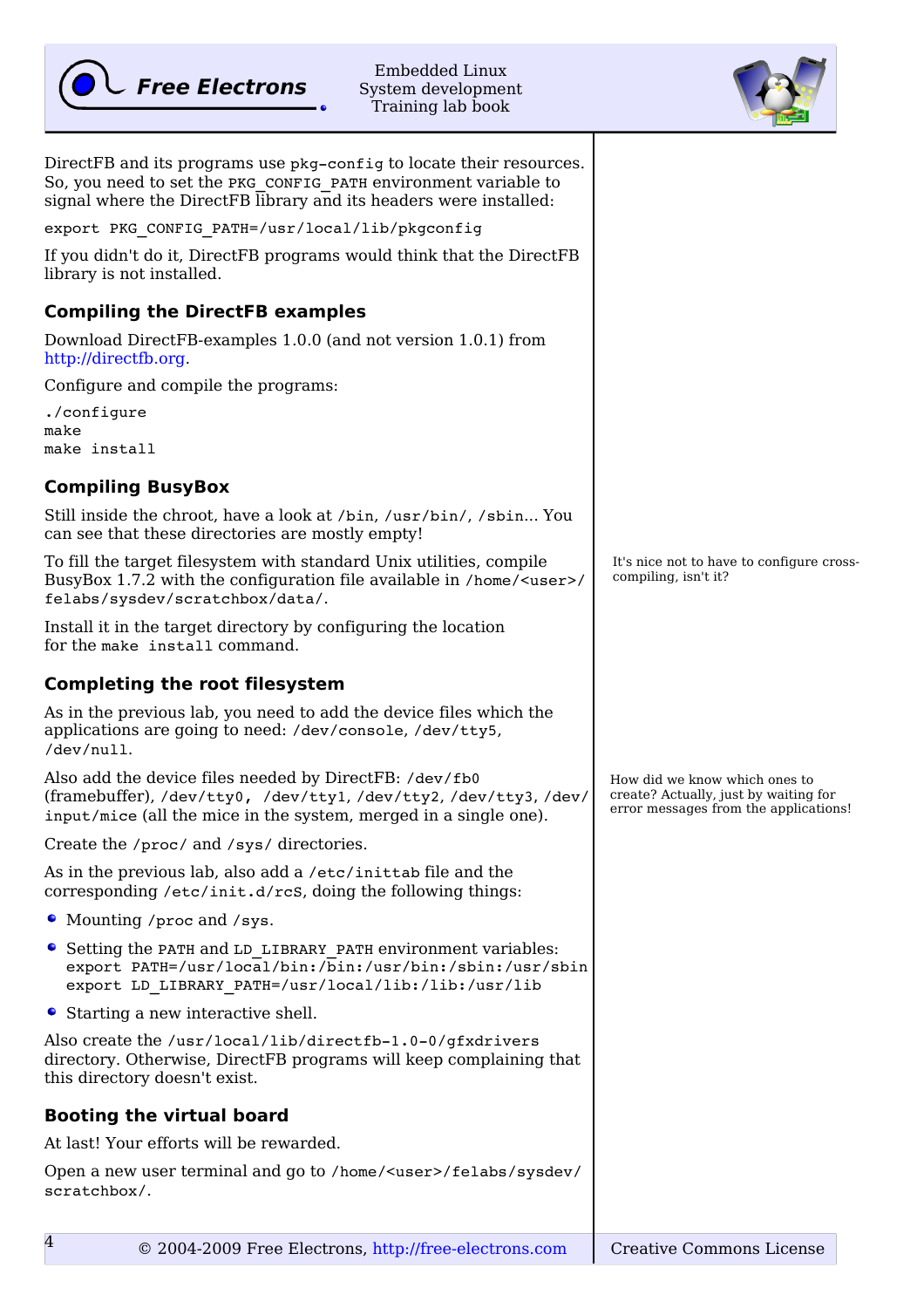

Embedded Linux system development Training lab book

For our best convenience, we are not going to create a root filesystem out of the target files. Instead, we will boot directly from the target directory.

Have a look at the /etc/exports file configuring the NFS server to export the target directory.

Have a look at the run qemu script in the current directory, and see how the NFS client (here, the Linux kernel) connects to the NFS server. In this script, make sure the path of the NFS exported directory contains your user name.

Now, run this script and see your emulated target boot!

## **Testing the DirectFB example programs**

Once you started these programs, you can exit them through the  $[q]$ or [Esc] keys.

Here are our favorite programs:

- df\_andi: a population of 200 penguins invading your screen.
- df dok: benchmarking the performance of graphic primitives.
- df fire: drawing a wall of fire.
- df input: testing input drivers.
- df knuckles: Napoleon's head trying to say something. Accelerated 3D graphics obviously making his message difficult to understand.
- df neo: funny sprite animation.
- $\bullet$  df palette: an animated color palette.
- df window: overlapping and moving translucent windows.
- spacedream: moving stars.

Congratulations! You built all this by yourself!

By studying the DirectFB examples, you should be able to easily create your own applications and interface for your real embedded systems. With Scratchbox, system development is much easier than you thought, isn't it?

### **Making your system smaller, ready for production**

How big is your target filesystem? Wow!

Your system still contains stuff needed for development, but which can be removed when moving to production.

First, create a copy of your target development directory, and modify /etc/exports and run\_qemu to use it instead.

In the copy, remove the below directories:

- /usr/include (48 M), /usr/local/include (2.3M): C headers.
- /usr/local/share/man (236 K): manual pages.
- $\bullet$  : a library object files (13.2 M) and \*1a links to them: only needed for compiling. Remove them with (caution: do that in the chroot!): find .  $-\text{name}$  " $*$ .a"  $-\text{exec}$  rm {} ';'

This way, whenever we make a change to the target files from the host, we won't have to update a target root filesystem image and reboot, as we had to do in the previous lab.

Don't hesitate to show your problems (if any!) with your instructor. You can't be far from a working system!

Some of them will miserably freeze your virtual target. In that case, you will have to restart qemu.